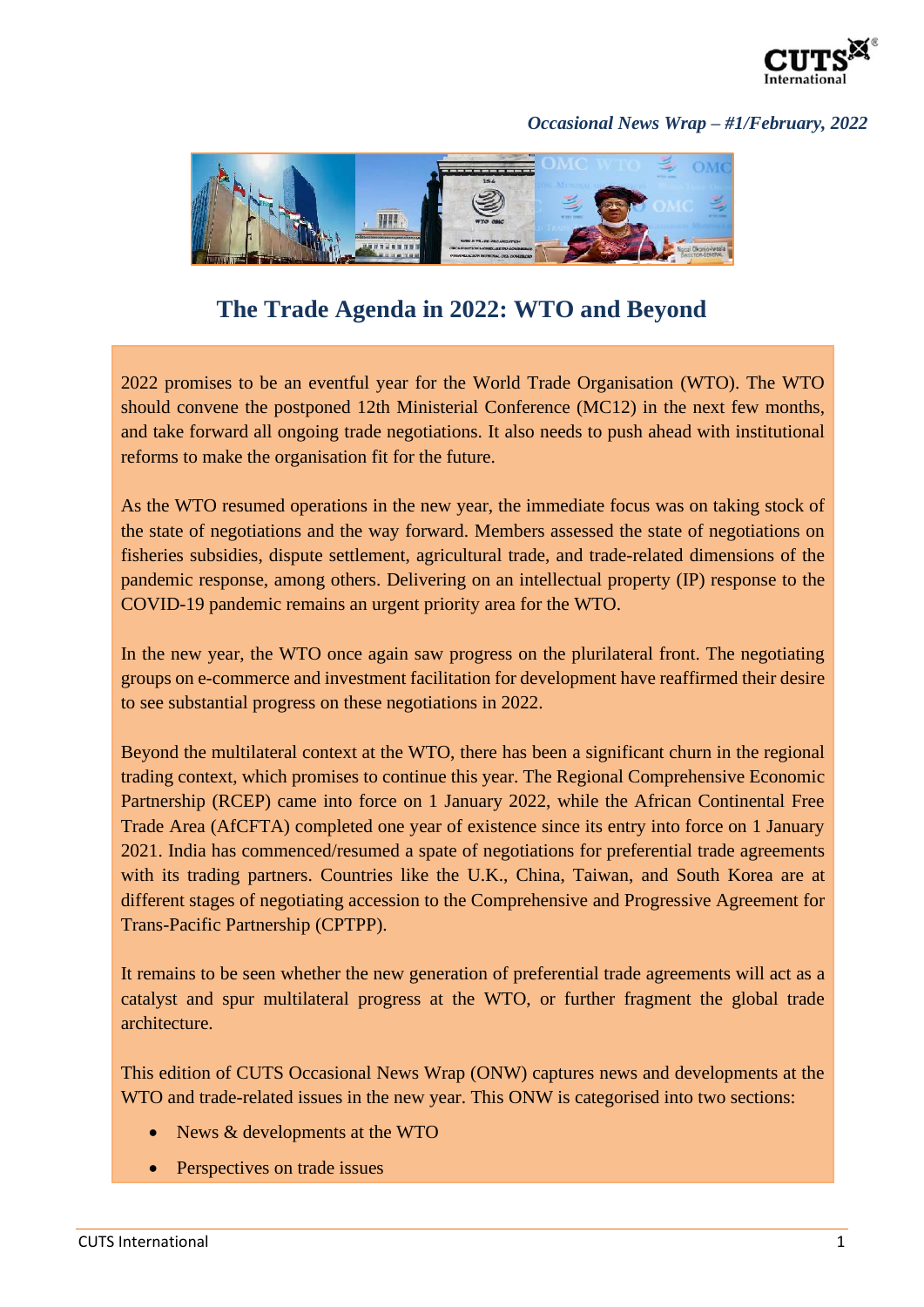| News & developments at the WTO |                                                                                                                                                        |                                                                                                                                                                                                                                                                                                                                                                                |
|--------------------------------|--------------------------------------------------------------------------------------------------------------------------------------------------------|--------------------------------------------------------------------------------------------------------------------------------------------------------------------------------------------------------------------------------------------------------------------------------------------------------------------------------------------------------------------------------|
| 1.                             | DDG González: Agricultural trade<br>reform can deliver gains for people,<br>planet and economy<br><b>World Trade Organisation</b><br>February 2, 2022  | Speaking at a seminar organized by the<br>World Bank and the International Food<br>Policy Research Institute (IFPRI) on 2<br>February, WTO Deputy Director-General<br>Anabel González welcomed the findings of<br>a new report that calls for a fundamental<br>change in agricultural support to make<br>agriculture and food systems more<br>productive and more sustainable. |
| 2.                             | High shipping rates and digital<br>services sustain services trade<br>recovery in $Q3$ of 2021<br><b>World Trade Organisation</b><br>February 1, 2022  | Global services trade posted a 25% year-<br>on-year increase in the third quarter of<br>2021. Digitally deliverable services such as<br>computer, financial, and business services<br>were the main drivers of trade growth as<br>well as transport, which was boosted by<br>surging shipping rates.                                                                           |
| 3.                             | WHO, WIPO, WTO heads chart<br>future cooperation on pandemic<br>response<br><b>World Trade Organisation</b><br>February 1, 2022                        | The Directors-General of the World Health<br>Organization (WHO), the World<br>Intellectual Property Organization (WIPO),<br>and the WTO met on 1 February to chart<br>future directions for trilateral cooperation in<br>support of an effective global response to<br>the COVID-19 pandemic.                                                                                  |
| 4.                             | DDG González: "Trade facilitation<br>and economic resilience are two sides<br>of the same coin"<br><b>World Trade Organisation</b><br>February 1, 2022 | Throughout the pandemic, trade facilitation<br>has played a life-saving role in keeping<br>trade in food and other essential supplies<br>flowing, Deputy Director-General Anabel<br>González said in a keynote speech on 1<br>February.                                                                                                                                        |
| 5.                             | DDG Ellard highlights state of play in<br>current negotiations and WTO reform<br>agenda<br><b>World Trade Organisation</b><br>January 31, 2022         | Deputy Director-General Angela Ellard<br>participated on 31 January in an armchair<br>discussion with Ambassador Rufus Yerxa,<br>former WTO Deputy Director-General, at<br>the 2022 Washington International Trade<br>Conference, where she discussed current<br>WTO negotiations and the future reform<br>agenda.                                                             |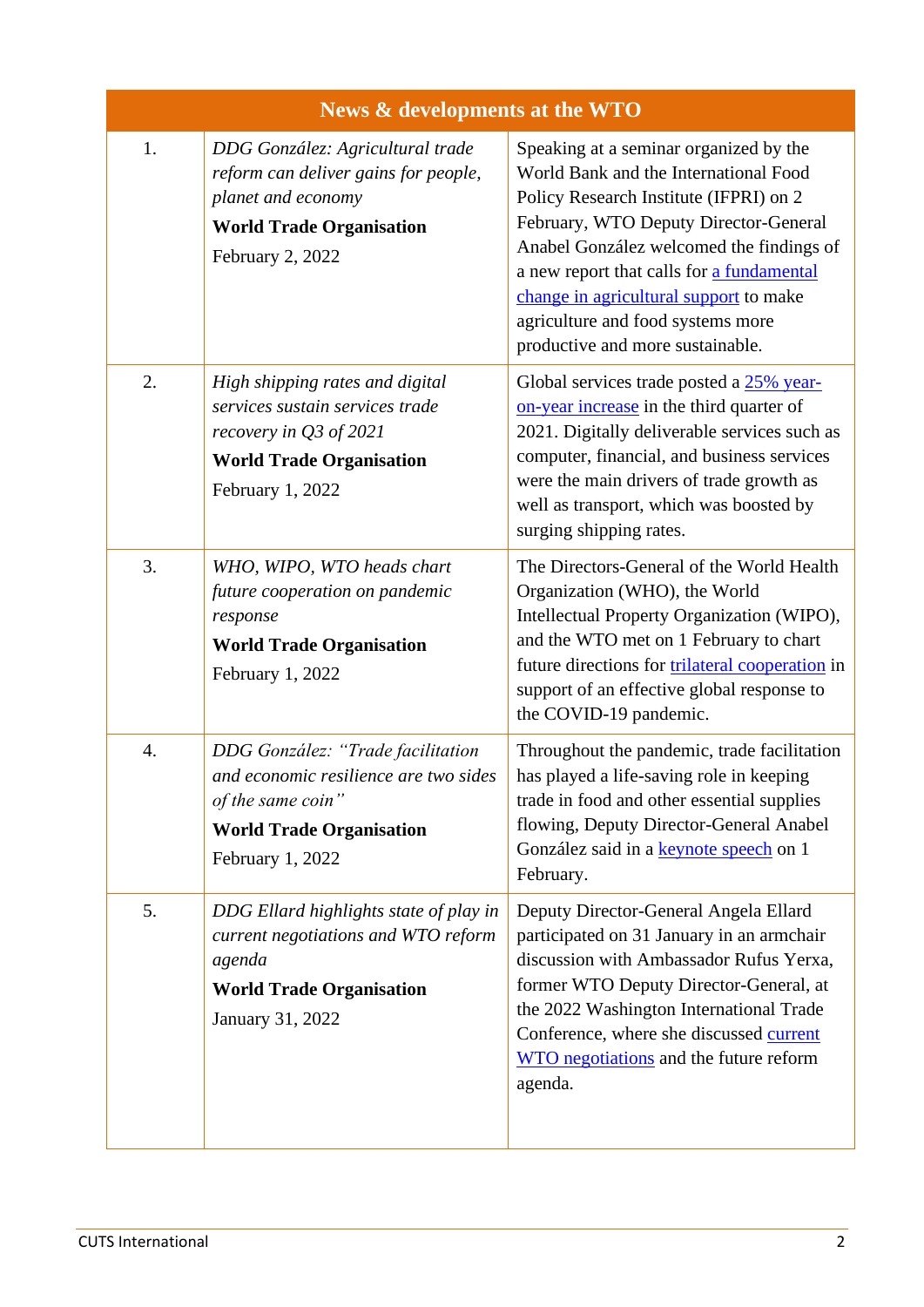| 6.  | E-commerce negotiations resume with<br>call for intensified efforts in 2022<br><b>World Trade Organisation</b><br>January 28, 2022                                  | At their <u>first meeting of the year</u> , on 28<br>January, the co-convenors of the<br>negotiations on e-commerce, Australia,<br>Japan and Singapore, urged members to<br>intensify their efforts in 2022 to secure<br>convergence on the majority of issues in the<br>negotiations, including the more difficult<br>areas. |
|-----|---------------------------------------------------------------------------------------------------------------------------------------------------------------------|-------------------------------------------------------------------------------------------------------------------------------------------------------------------------------------------------------------------------------------------------------------------------------------------------------------------------------|
| 7.  | DG Okonjo-Iweala tells sustainability<br>conference "trade is part of the<br>solution to challenges we face"<br><b>World Trade Organisation</b><br>January 28, 2022 | Trade and trade policy can help achieve<br>global sustainability goals more effectively<br>and efficiently, Director-General Ngozi<br>Okonjo-Iweala said in a keynote speech to<br>the 28 January conference titled "For a<br>more sustainable and responsible trade".                                                        |
| 8.  | <b>DDG Paugam underscores important</b><br>role of trade for food security,<br>sustainable land use<br><b>World Trade Organisation</b><br>January 28, 2022          | In a video message delivered on 28 January<br>2022 at the 14th Global Forum for Food<br>and Agriculture, Deputy Director-General<br>Jean-Marie Paugam said degradation of<br>farmland is posing severe challenges to<br>global food security.                                                                                 |
| 9.  | Investment facilitation negotiators<br>resume work, aim at conclusion by<br>end of $2022$<br><b>World Trade Organisation</b><br>January 27, 2022                    | WTO members taking part in the<br>negotiations for an agreement on<br>investment facilitation for development<br>(IFD) resumed their work on 26-27<br>January, reaffirming their objective to<br>conclude the text negotiations by the end of<br>2022                                                                         |
| 10. | DDG Ellard: "Deeds not words" as<br>the WTO becomes more gender-<br>responsive<br><b>World Trade Organisation</b><br>January 27, 2022                               | In her keynote <b>speech</b> at the 27 January<br>launch of a new study on mainstreaming<br>gender in free trade agreements, Deputy<br>Director-General Angela Ellard highlighted<br>the progress the WTO has made in<br>supporting the participation of women in<br>international trade.                                     |
| 11. | Members discuss way forward in<br>dedicated meeting on WTO pandemic<br>response<br><b>World Trade Organisation</b><br>January 26, 2022                              | WTO members met on 27 January to<br>discuss the WTO response to the COVID-<br>19 pandemic. The informal meeting looked<br>at issues related to cross-border trade flows<br>and the proposal to waive certain<br>intellectual property protections related to<br>COVID-19 countermeasures.                                     |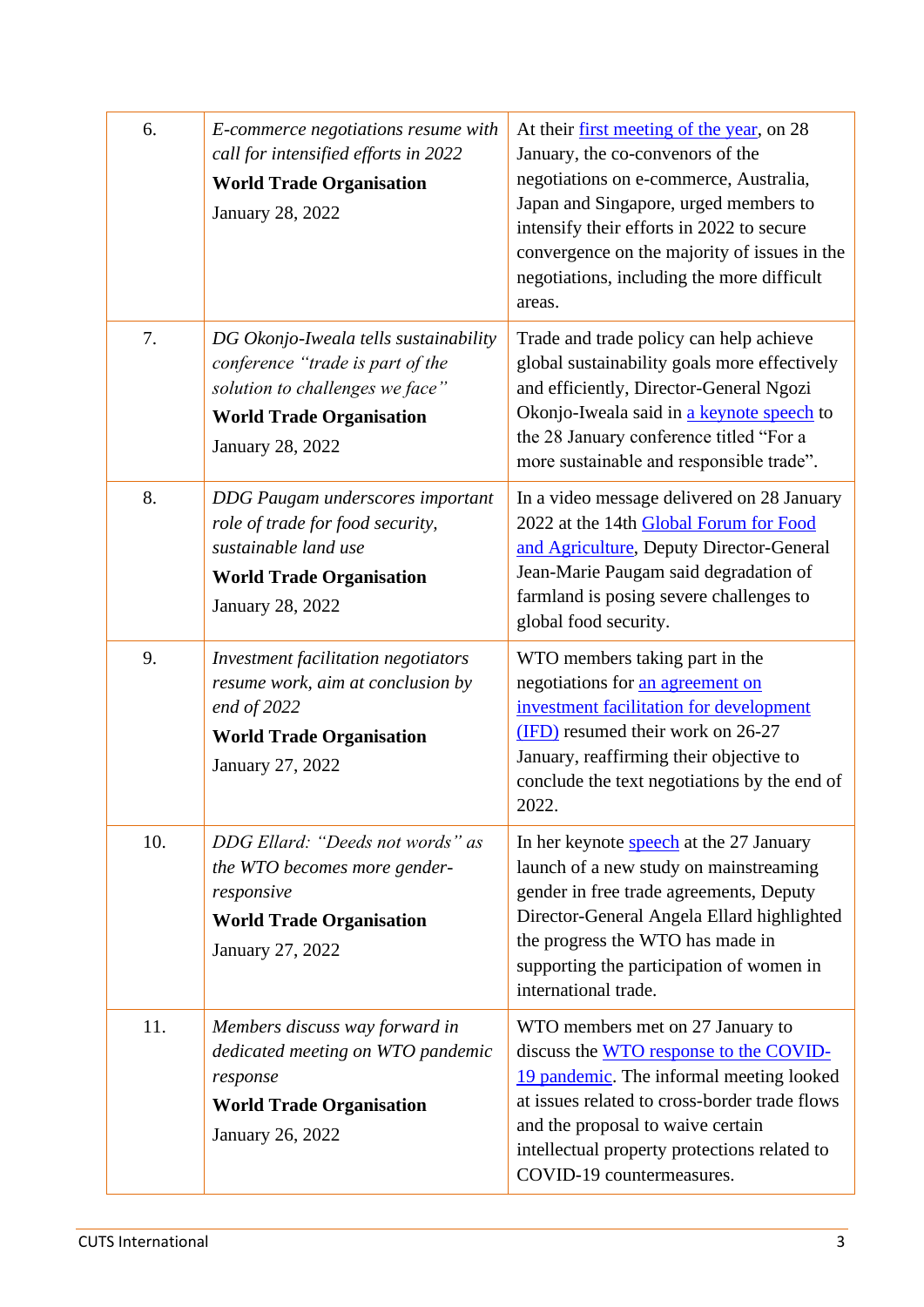| 12. | Arbitrator issues decision in US-<br>China dispute over subsidy duties<br><b>World Trade Organisation</b><br>January 26, 2022                            | On 26 January, a WTO arbitrator issued a<br>decision on the level of countermeasures<br>China may request in its dispute with the<br>United States regarding US countervailing<br>duties on certain products from China<br>(DS437).                                                                                       |
|-----|----------------------------------------------------------------------------------------------------------------------------------------------------------|---------------------------------------------------------------------------------------------------------------------------------------------------------------------------------------------------------------------------------------------------------------------------------------------------------------------------|
| 13. | DDG Ellard outlines state of play in<br>the WTO negotiations<br><b>World Trade Organisation</b><br>January 25, 2022                                      | Speaking at BusinessEurope's Morning<br>Talks on 25 January, Deputy Director-<br>General Angela Ellard outlined the state of<br>negotiations in the WTO after the<br>postponement of the 12th Ministerial<br>Conference (MC12).                                                                                           |
| 14. | General Council discusses convening<br>of Ministerial Conference, advancing<br>work agenda<br><b>World Trade Organisation</b><br>January 25, 2022        | General Council Chair Ambassador Dacio<br>Castillo (Honduras) convened a meeting of<br>members on 25 January to report on his<br>recent consultations regarding the<br>convening of the 12th Ministerial<br>Conference (MC12), how to proceed on<br>substantive issues, and the WTO response<br>to the COVID-19 pandemic. |
| 15. | Farm talks forge ahead despite MC12<br>uncertainty<br><b>World Trade Organisation</b><br>January 24, 2022                                                | WTO negotiators started off the new year<br>by seeking a way forward for the<br>agricultural talks after the postponement of<br>the 12th Ministerial Conference (MC12)<br>late last year.                                                                                                                                 |
| 16. | New study explores role of trade in<br>strengthening developing countries'<br>economic resilience<br><b>World Trade Organisation</b><br>January 24, 2022 | A new joint study by the World Bank and<br>the WTO highlights the major role played<br>by trade in reducing poverty but notes that<br>further measures are needed to support<br>developing countries' use of trade as a tool<br>for growth.                                                                               |
| 17. | DG Okonjo-Iweala calls on ministers<br>to step up negotiating efforts, harvest<br>outcomes<br><b>World Trade Organisation</b><br>January 21, 2022        | Director-General Ngozi Okonjo-Iweala on<br>21 January called on ministers from a cross-<br>section of WTO members to push ahead in<br>all ongoing negotiations, and work with<br>"pragmatism, creativity, and flexibility" to<br>harvest agreements as and when they are<br>within reach.                                 |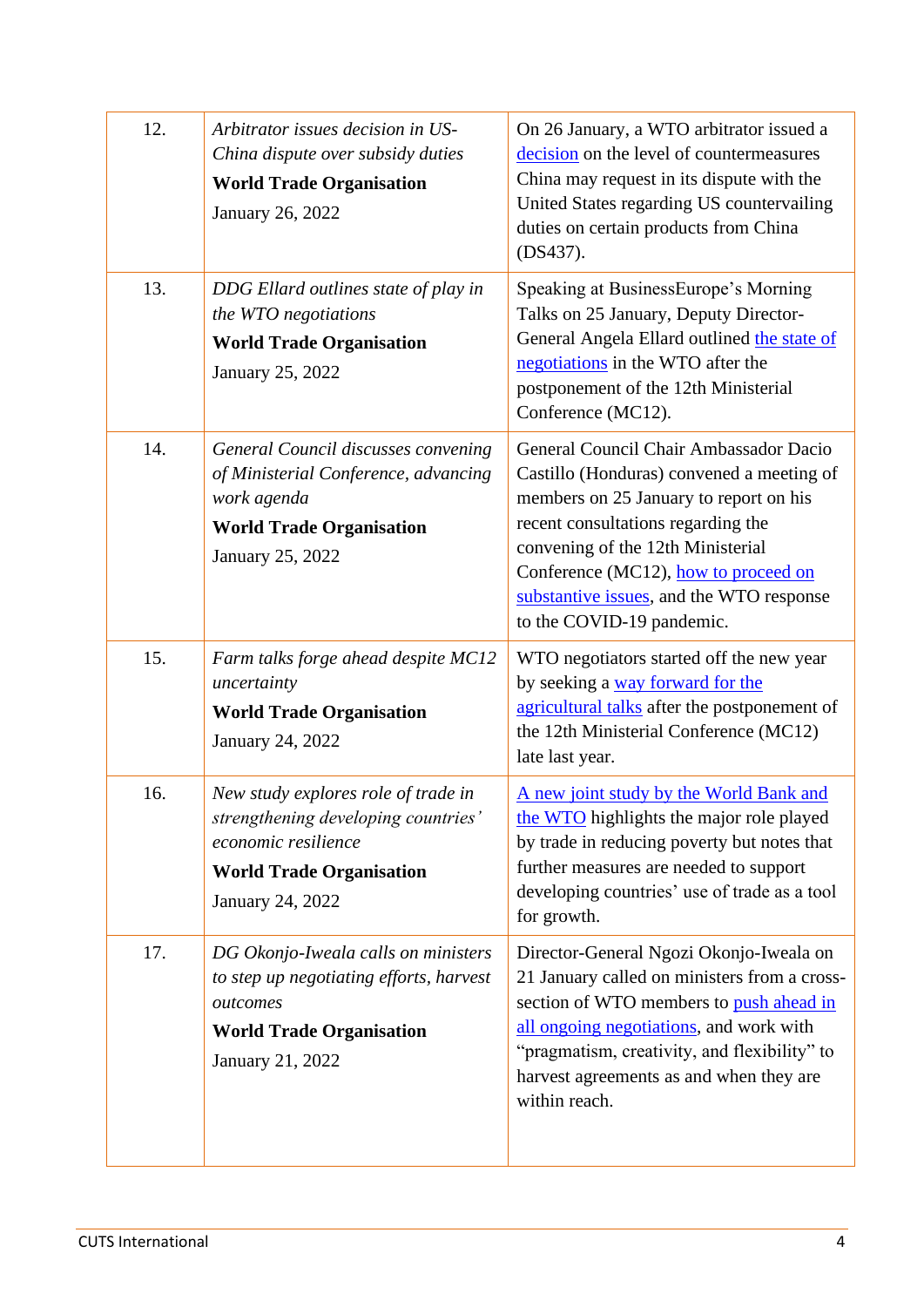| 18. | DDG González: Now is the time to<br>think big on customs reform<br><b>World Trade Organisation</b><br>January 20, 2022                                   | DDG González said customs reform needs<br>to focus on better coordination with other<br>agencies, expanded use and analysis of data<br>and modern technologies, closer<br>partnerships with supply chain participants<br>and greater cooperation with third<br>countries.                                                                                                                                                                                                            |
|-----|----------------------------------------------------------------------------------------------------------------------------------------------------------|--------------------------------------------------------------------------------------------------------------------------------------------------------------------------------------------------------------------------------------------------------------------------------------------------------------------------------------------------------------------------------------------------------------------------------------------------------------------------------------|
| 19. | WTO report looks into steps taken to<br>boost LDCs' participation in<br>international trade<br><b>World Trade Organisation</b><br>January 19, 2022       | A new WTO publication launched on 19<br>January highlights that further support will<br>be needed from the international<br>community in the next decade to strengthen<br>least-developed countries' (LDC)<br>participation in world trade.                                                                                                                                                                                                                                          |
| 20. | India appeals panel reports in<br>disputes targeting Indian sugar<br>subsidies<br><b>World Trade Organisation</b><br>January 11, 2022                    | India has notified the Dispute Settlement<br>Body of its decision to appeal the panel<br>reports in the cases brought by Brazil,<br>Australia and Guatemala in "India -<br>Measures Concerning Sugar and<br>Sugarcane" (DS579, DS580, DS581).                                                                                                                                                                                                                                        |
| 21. | General Council discusses India's<br>call for virtual ministerial meeting on<br>pandemic response<br><b>World Trade Organisation</b><br>January 10, 2022 | General Council Chair Ambassador Dacio<br>Castillo (Honduras) convened the 10<br>January meeting in response to India's<br>recent proposal to hold a virtual Ministerial<br>Conference on the WTO's response to the<br>COVID-19 pandemic, including a proposed<br>waiver of relevant intellectual property<br>protections.                                                                                                                                                           |
| 22. | Trade thoughts, from Geneva, by<br><b>DDG</b> Anabel Gonzalez<br><b>World Trade Organisation</b><br>January 10, 2022                                     | WTO discussions are complex and take<br>time. They must deal with and<br>accommodate the needs and interests of<br>many countries, with different priorities and<br>levels of development. But it is also the<br>case that global solutions are needed to<br>address the global trade challenges the<br>world faces. Not all 164 WTO members<br>may need to take part in crafting all of these<br>responses, but they all must commit to<br>making the WTO work and letting it work. |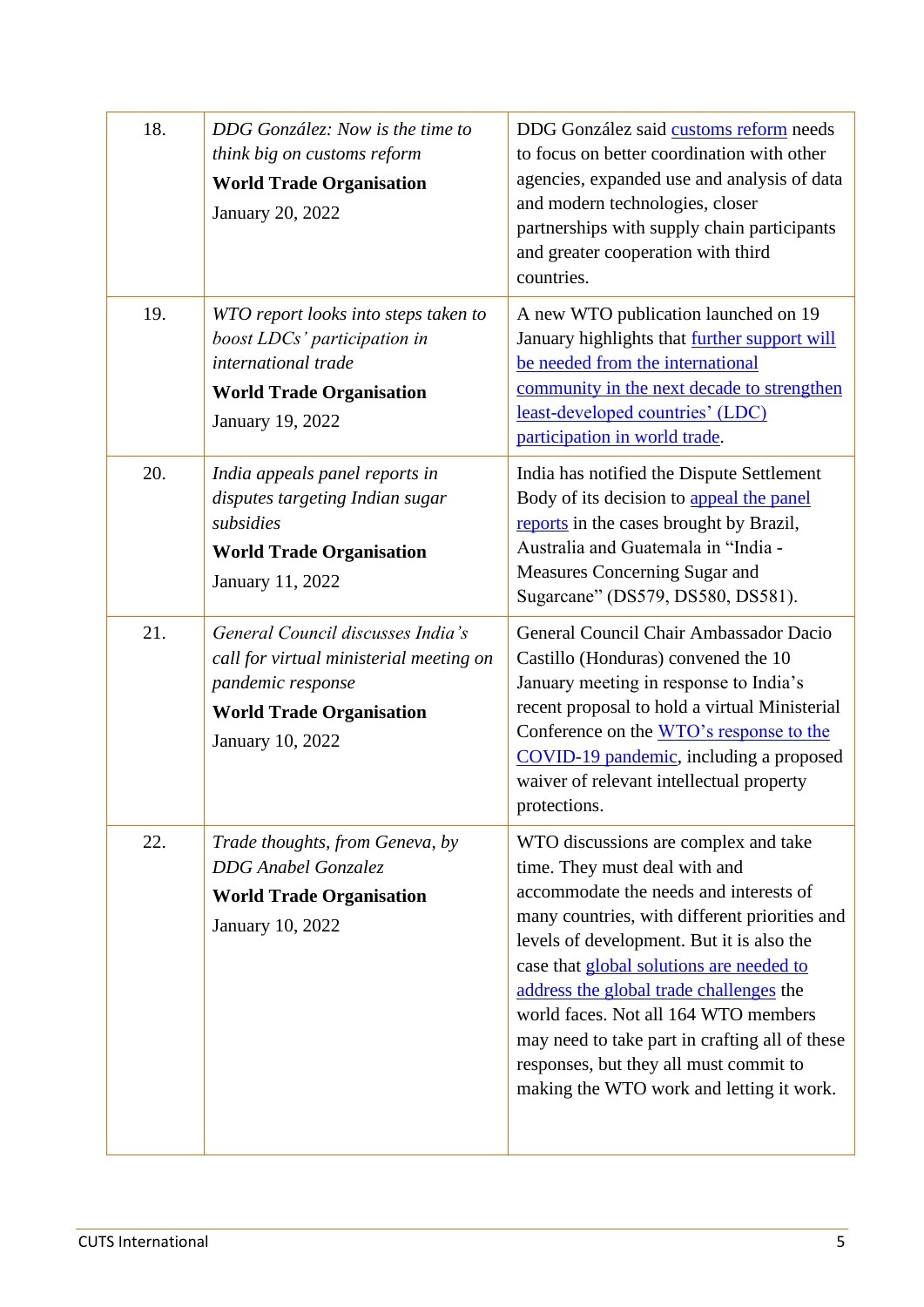| <b>Perspectives on trade issues</b> |                                                                                                                                        |                                                                                                                                                                                                                                                                                                                                                                                                                                                             |
|-------------------------------------|----------------------------------------------------------------------------------------------------------------------------------------|-------------------------------------------------------------------------------------------------------------------------------------------------------------------------------------------------------------------------------------------------------------------------------------------------------------------------------------------------------------------------------------------------------------------------------------------------------------|
| 1.                                  | India risks being edged out of patent<br>waiver plan at WTO<br>Jacob Koshy and Suhasini Haidar<br><b>The Hindu</b><br>February 6, 2022 | India runs the risk of being excluded from a<br>proposal it co-authored at the World Trade<br>Organisation (WTO) negotiations in 2020,<br>to "temporarily waive" intellectual property<br>rights (IPR) held, by primarily Western<br>countries, on vaccines, therapeutics and<br>diagnostics for covid-19.                                                                                                                                                  |
| 2.                                  | The fairness in 'fair' trade today<br>Ajay Dua<br><b>Sunday Guardian Live</b><br>February 5, 2022                                      | Adopted in 2001, the Doha Development<br>Agenda of WTO had placed development<br>concerns at the heart of the Organisation's<br>working. However, achieving these has<br>remained a challenge. There is an almost<br>unbridgeable chasm in the interpretation of<br>what constitutes "free and fair" trade<br>between the rich and powerful OECD<br>nations and the more numerous, heavily<br>populated, and often helpless lot of<br>developing countries. |
| 3.                                  | India calling with quite a lot of trade<br>in mind<br>Harsh V Pant<br><b>The Hindu</b><br>February 5, 2022                             | India seeks balanced trade pacts at a time<br>when new trade blocs in the Indo-Pacific<br>such as the Regional Comprehensive<br>Economic Partnership (RCEP) and the<br>Comprehensive and Progressive Agreement<br>for Trans-Pacific Partnership (CPTPP) are<br>gaining traction. Strategic partnerships<br>without strong economic content would<br>have no meaning in the Indo-Pacific, where<br>China's economic clout is growing by the<br>day.          |
| 4.                                  | Out of the starting blocks: One year<br>of the AfCFTA<br><b>Jack Dutton</b><br><b>African Business</b><br>February 4, 2022             | In terms of the number of participating<br>states, the $\triangle$ fCFT $\triangle$ is the largest single<br>market since the creation of the World<br>Trade Organisation. Over several decades,<br>policymakers hope that the AfCFTA will<br>deepen the economic integration of Africa<br>by forging a trading region with a combined<br>gross domestic product of around \$3.4<br>trillion.                                                               |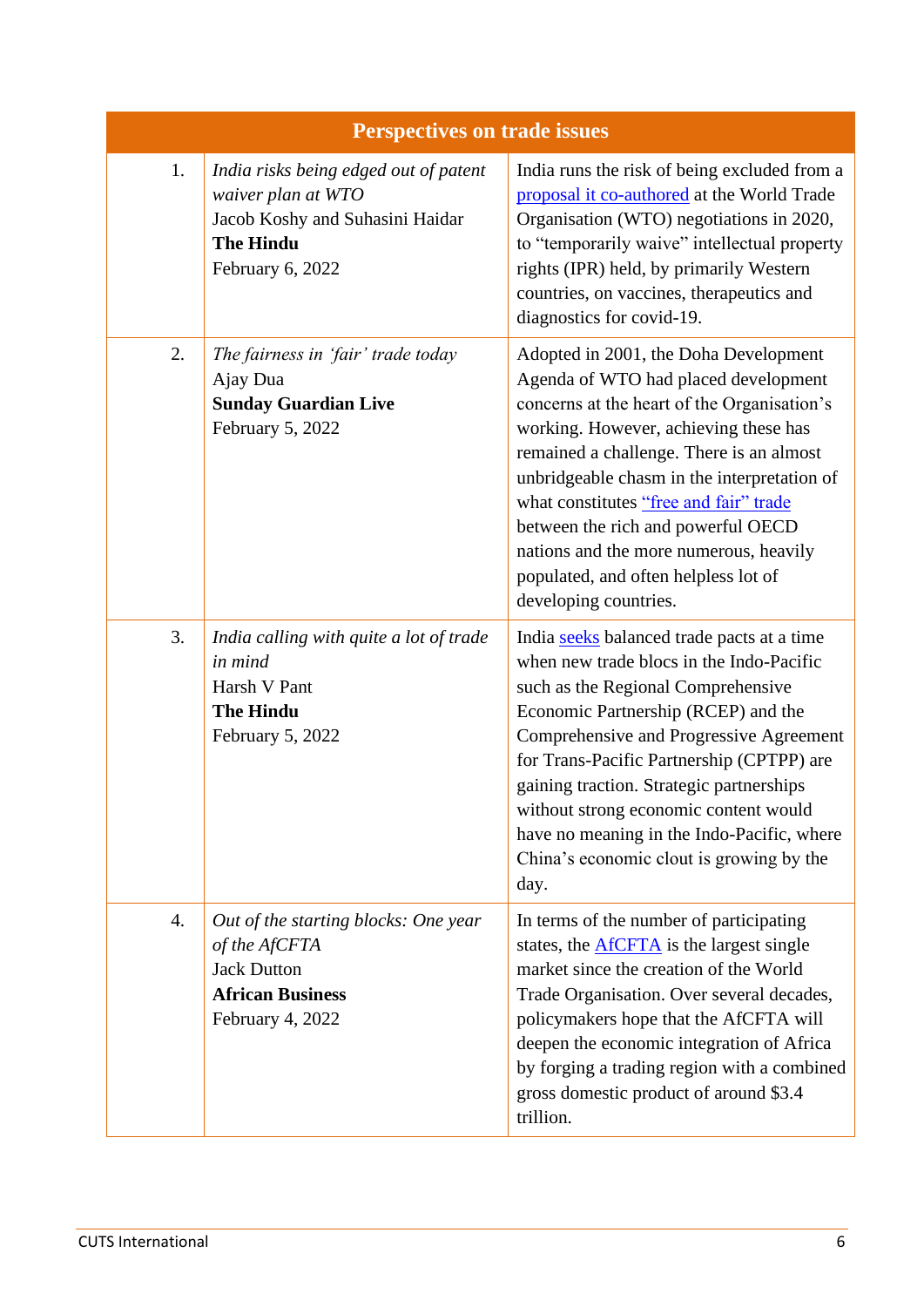| 5. | Adapting to the "new normal":<br>building back better with digital and<br>sustainable trade facilitation<br><b>UN Global Survey on Digital and</b><br><b>Sustainable Trade Facilitation</b><br>February 2, 2022 | Countries across the globe have made<br>progress on digitalising international trade<br>formalities during the COVID-19<br>pandemic, but stronger efforts are needed to<br>facilitate trade for small and medium-sized<br>enterprises and other groups and sectors<br>with special needs, according to a report<br>launched today by the United Nations<br>regional commissions.                                                                                                  |
|----|-----------------------------------------------------------------------------------------------------------------------------------------------------------------------------------------------------------------|-----------------------------------------------------------------------------------------------------------------------------------------------------------------------------------------------------------------------------------------------------------------------------------------------------------------------------------------------------------------------------------------------------------------------------------------------------------------------------------|
| 6. | WTO chief warns of continued<br>bottlenecks in global supply chains<br>Alan Beattie<br><b>Financial Times</b><br>February 1, 2022                                                                               | The crunch in global supply chains will<br>continue longer than originally thought and<br>may persistently marginalise developing<br>countries, said the head of the World Trade<br>Organization. Ngozi Okonjo-Iweala, the<br>former World Bank second-in-command<br>who took over as WTO director-general last<br>March, told an audience in Paris that higher<br>transaction costs risked squeezing poorer<br>countries even after some supply chain<br>problems were resolved. |
| 7. | US-China trade relations in 'difficult'<br>stage: Katherine Tai<br><b>Deccan Herald</b><br>February 1, 2022                                                                                                     | Calling the relationship "one of the defining<br>issues we work on," Tai said she has started<br>the "step one" discussions with China on<br>the trade deal but they have not yielded<br>results as yet. The administration's broader<br>aim is to "defend the American economy,<br>our workers and our businesses from the<br>negative impacts" of China's nonmarket<br>policies, she said in a fireside chat with the<br>National Asian Pacific American Bar<br>Association.    |
| 8. | TBT, SPS and technical regulations:<br>Time for Nepal to meet the<br>requirements<br>Suman Kumar Regmi<br><b>The Himalayan Times</b><br>January 31, 2022                                                        | During the WTO accession negotiations,<br>Nepal had offered to introduce legislative<br>and institutional measures by 2006, but<br>these have not fully happened till now. The<br>major objective of WTO SPS agreement is<br>to minimise the negative effects of SPS<br>measures on international trade.                                                                                                                                                                          |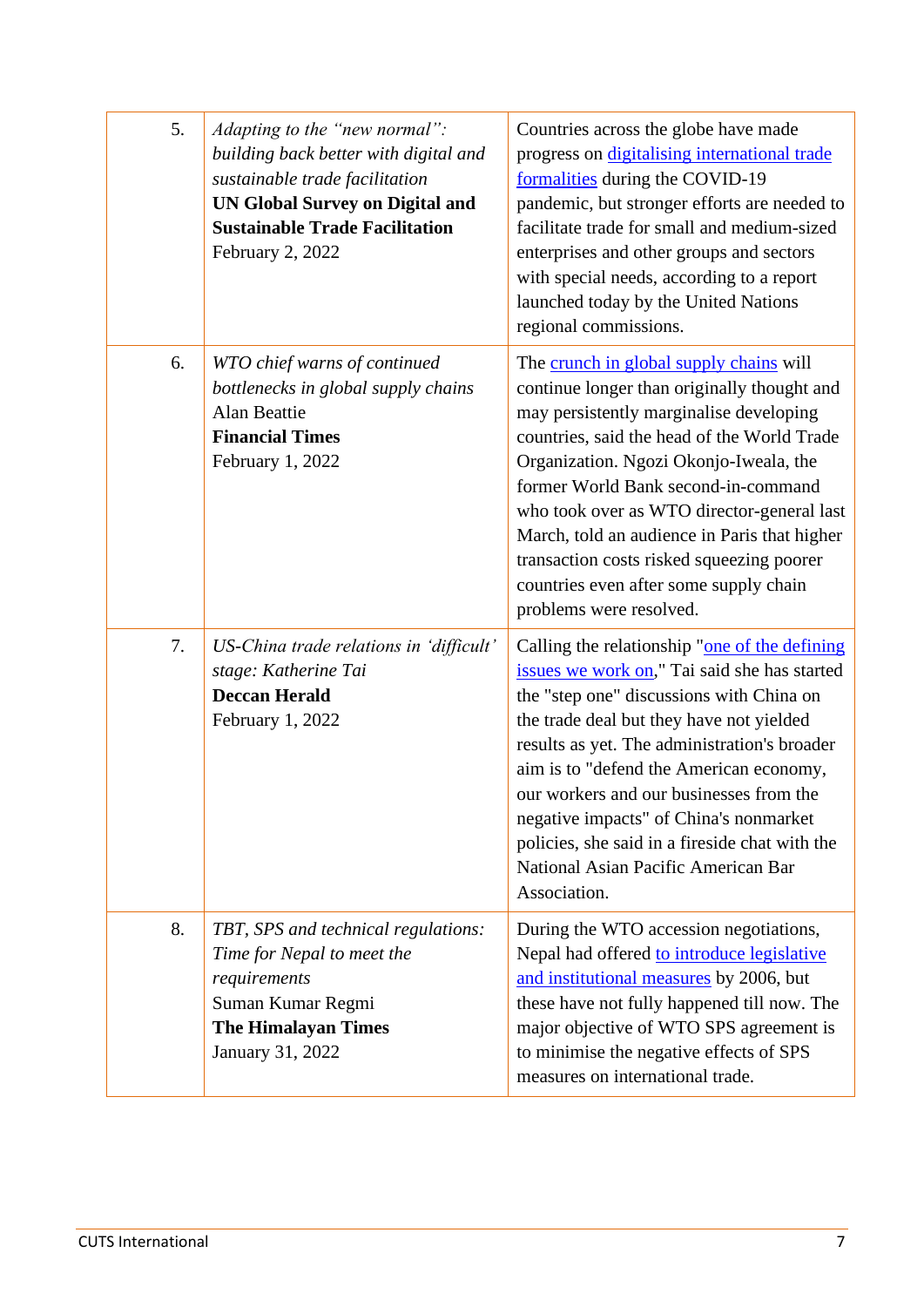| 9.  | India's FTAs: What Hasn't Worked?<br>What's The Change In Strategy?<br>Payaswini Upadhyay<br><b>BloombergQuint</b><br>January 29, 2022        | India has preferential access, economic<br>cooperation, and FTAs with about 54<br>individual countries. Yet, "given the size of<br>the Indian economy, its share of global<br>trade isn't commensurate". India must look<br>at what hasn't worked for it under the<br>existing FTAs and how's the strategy ought<br>to change for the ongoing negotiations.                                                                                                         |
|-----|-----------------------------------------------------------------------------------------------------------------------------------------------|---------------------------------------------------------------------------------------------------------------------------------------------------------------------------------------------------------------------------------------------------------------------------------------------------------------------------------------------------------------------------------------------------------------------------------------------------------------------|
| 10. | Priorities for global trade in 2022<br>Amitendu Palit<br><b>Financial Express</b><br>January 27, 2022                                         | Managing the pandemic will remain a<br>global priority. It will not be any different<br>for the WTO. Within this priority, the most<br>important goal for the WTO will be to<br>ensure effective distribution of vaccines to<br>various parts of the world.                                                                                                                                                                                                         |
| 11. | India, the EU and the Future of<br>Multilateralism<br><b>Steven Blockmans</b><br><b>Observer Research Foundation</b><br>January 26, 2022      | India and the EU must explore new avenues<br>for greater political and security<br>cooperation to protect the world's public<br>goods. Stronger India-Europe bonds will<br>not only serve mutual interests, but also<br>allow Delhi and Brussels to combine efforts<br>in tackling global challenges, such as<br>climate change, digitalisation, and the<br>malfunctioning of international<br>organisations.                                                       |
| 12. | Reviving the WTO and rules-based<br>trading: The EU's role<br>Malorie Schaus<br><b>Centre for European Policy Studies</b><br>January 24, 2022 | The challenges facing the WTO are<br>daunting but hold opportunities. The EU,<br>based on its extensive experience with trade<br>and cooperation, has a global leadership<br>role to play in creating momentum for<br>sensible and effective WTO reform.                                                                                                                                                                                                            |
| 13. | Revisiting RCEP, world's largest<br>trade pact<br>Ajay Dua<br><b>Sunday Guardian Live</b><br>January 15, 2022                                 | The Regional Comprehensive Economic<br>Partnership (RCEP) officially came into<br>effect on the first day of the New Year.<br>Even without India, which virtually at the<br>last moment developed cold feet and<br>refused to join the 15-nation trade pact, it is<br>the world's largest free trade agreement. It<br>covers a market of 2.3 bn persons or 30%<br>of global population, with an annual output<br>of US \$26 trillion and 25% of world's<br>exports. |